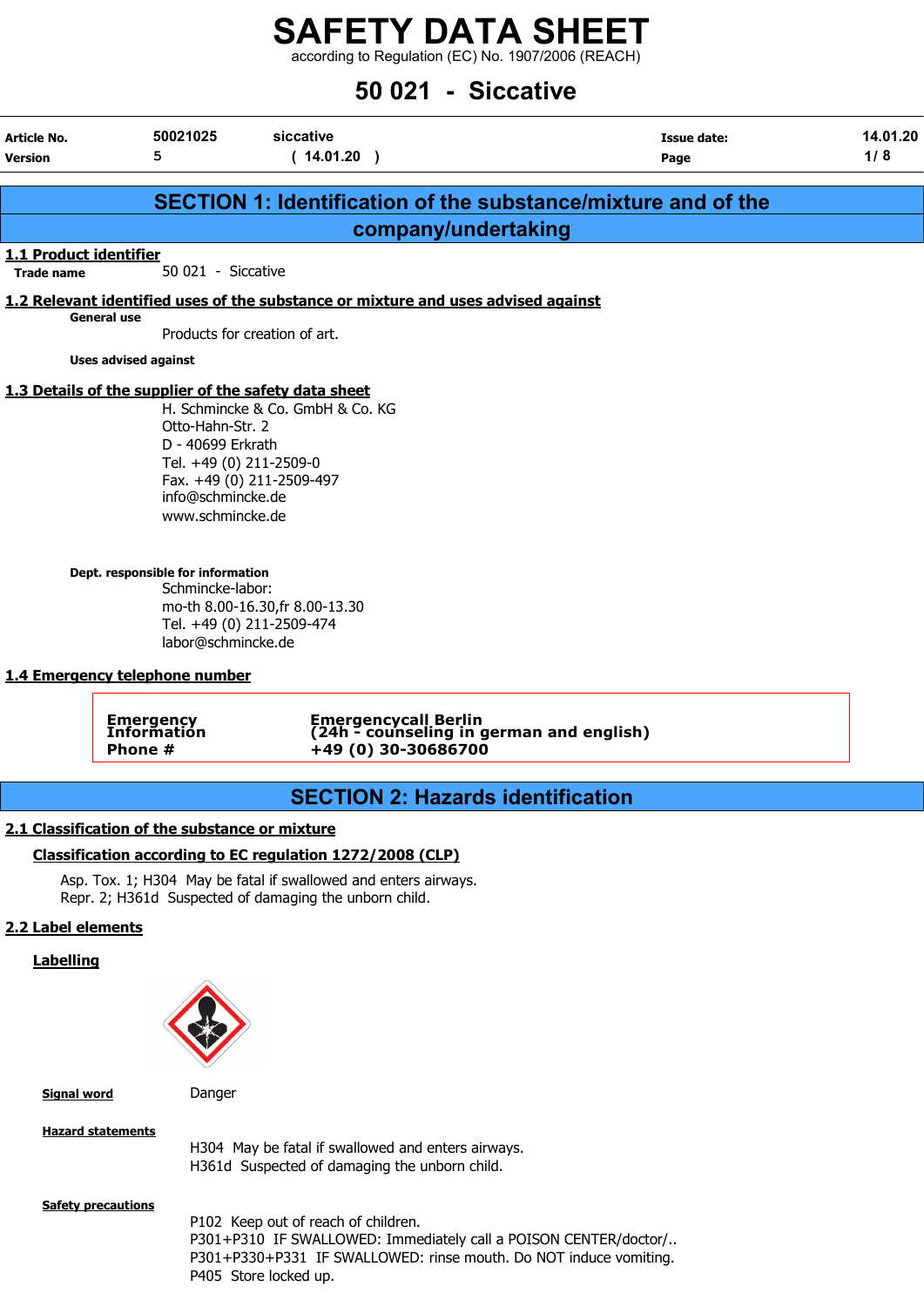according to Regulation (EC) No. 1907/2006 (REACH)

## 50 021 - Siccative

| Article No.    | 50021025 | siccative | <b>Issue date:</b> | 14.01.20 |
|----------------|----------|-----------|--------------------|----------|
| <b>Version</b> |          | 14.01.20  | Page               | 2/8      |

Text for labelling (CLP)

Repeated exposure may cause skin dryness or cracking. (EUH066)

#### 2.3 Other hazards

SECTION 3: Composition / information on ingredients

#### 3.1 Substances

Chemical characterisation White spirit siccative CAS-Number EINECS / ELINCS / NLP EU index number REACH registration No. Hazchem-Code CI-Number

#### 3.2 Mixtures

Substance 1 Substance 2 Substance 2 Substance 2 Substance 2 Substance 2 Substance 2 Substance 2 Substance 2 Su naphta (petroleum), hydrotreated heavy: 80 - 90 % 2-ethylhexanoic acid, zirconium salt: 2,5 - < 5,0 % CAS: 64742-48-9 CAS: 22464-99-9 REACH: 01-2119457273-39-xxxx REACH: 01-2119979088-21-xxxx

Asp. Tox. 1; H304 / not required; EUH066 Repr. 2; H361d

#### Additional information

## SECTION 4: First aid measures

#### 4.1 Description of first aid measures

#### General information

In case of inhalation

Move victim to fresh air. Seek medical aid in case of troubles.

#### In case of skin contact

Thoroughly wash skin with soap and water.

In case of skin irritation, consult a physician.

#### After eye contact

If product gets into the eye, keep eyelid open and rinse immediately with large quantities of water, for at least 15 minutes.

Seek medical attention if irritation persists.

#### After swallowing

Rinse mouth thoroughly with water. Do NOT induce vomiting. Get immediate medical advice/attention.

## 4.2 Most important symptoms and effects, both acute and delayed

## 4.3 Indication of any immediate medical attention and special treatment needed

Treat symptomatically. Caution if victim vomits: Risk of aspiration!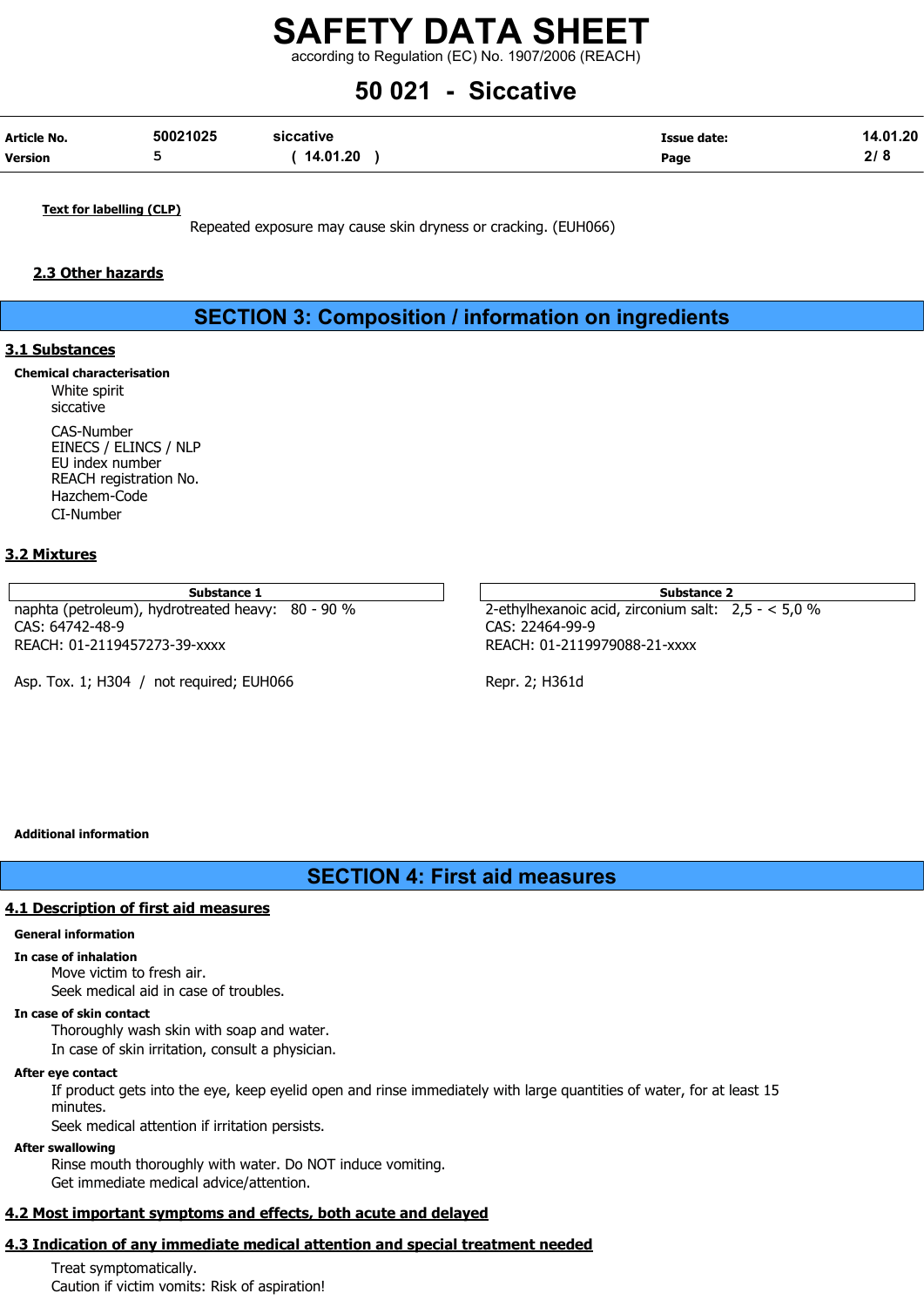according to Regulation (EC) No. 1907/2006 (REACH)

## 50 021 - Siccative

| Article No.    | 50021025 | siccative | Issue date: | 14.01.20 |
|----------------|----------|-----------|-------------|----------|
| <b>Version</b> |          | 14.01.20  | Page        | ა დ      |

## SECTION 5: Firefighting measures

#### 5.1 Extinguishing media

#### Suitable extinguishing media

Use extinguishing material as appropriate for the surrounding area.

#### Extinguishing media which must not be used for safety reasons

strong water jet

#### 5.2 Special hazards arising from the substance or mixture

In case of fire may be liberated: Carbon monoxide and carbon dioxide

#### 5.3 Advice for firefighters

Special protective equipment for firefighters

Additional information

### SECTION 6: Accidental release measures

#### 6.1 Personal precautions, protective equipment and emergency procedures

Avoid contact with skin, eyes, and clothing. Wear personal protection equipment. refer to section 8

#### 6.2 environmental precautions

Discharge into the environment must be avoided.

#### 6.3 Methods and material for containment and cleaning up

Methods for cleaning up

Collect spilled material using paper towels and dispose. Avoid contact with the substance.

Additional information

#### 6.4 Reference to other sections

## SECTION 7: Handling and storage

#### 7.1 Precautions for safe handling

#### Advices on safe handling

Handle in accordance with good industrial hygiene and safety practice. Provide adequate ventilation. Always close containers tightly after the removal of product.

#### Precautions against fire and explosion

#### 7.2 Conditions for safe storage, including any incompatibilities

#### Requirements for storerooms and containers

Store in a well-ventilated place. Keep container tightly closed. Keep away from sources of ignition and heat.

Hints on joint storage Storage class

Further details

#### 7.3 Specific end use(s)

## SECTION 8: Exposure controls/personal protection

#### 8.1 Control parameters

|            | 64742-48-9 |           | naphta (petroleum), hydrotreated heavy |                             |                           |                    |
|------------|------------|-----------|----------------------------------------|-----------------------------|---------------------------|--------------------|
|            |            | DEU   WEL |                                        | $300,000$ mq/m <sup>3</sup> |                           |                    |
| 22464-99-9 |            |           | 2-ethylhexanoic acid, zirconium salt   |                             |                           |                    |
|            |            | DEU   WEL |                                        |                             | $1,000$ mg/m <sup>3</sup> | 1(I); 10, DFG, Sah |

### 8.2 Exposure controls

#### Occupational exposure controls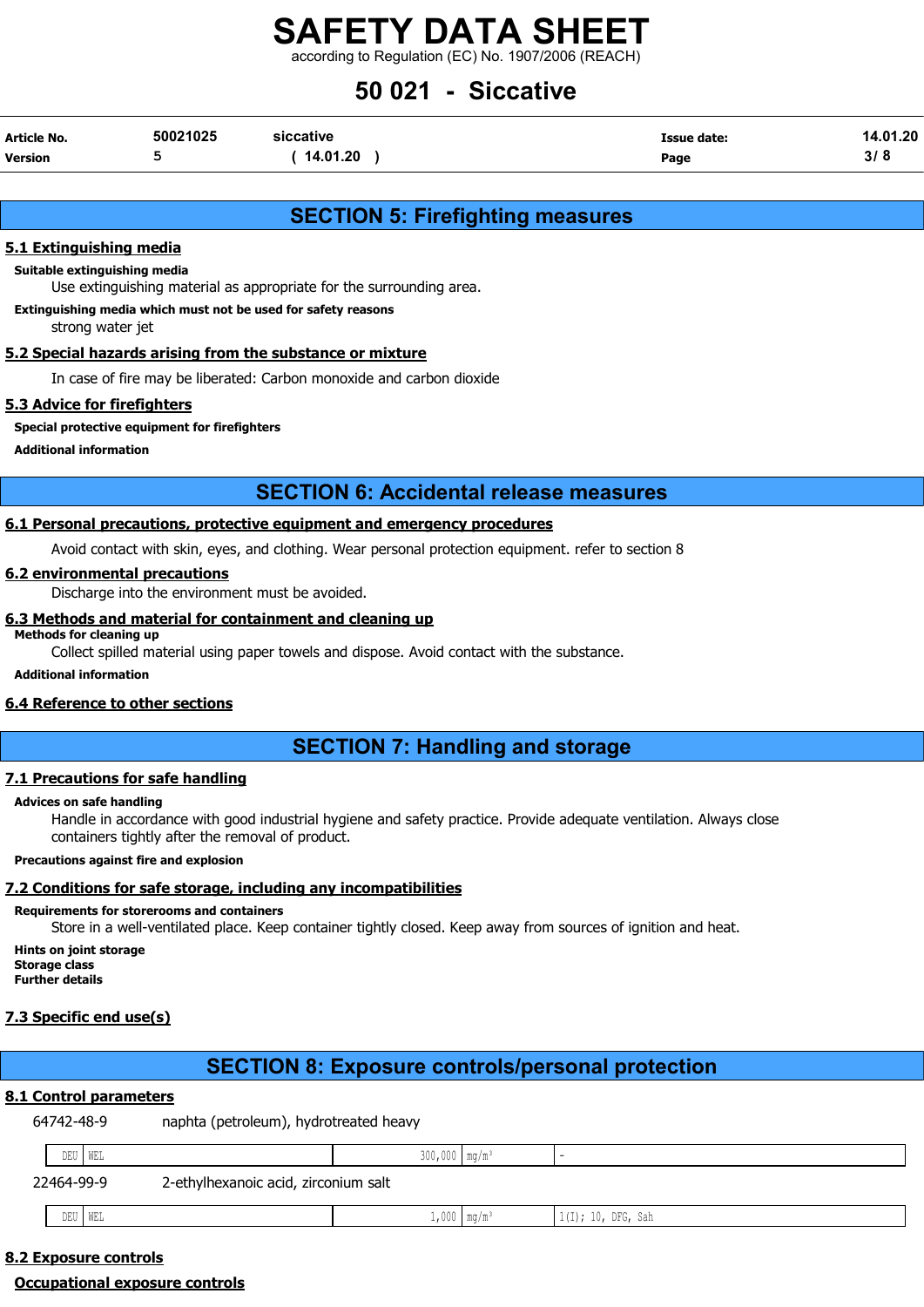according to Regulation (EC) No. 1907/2006 (REACH)

## 50 021 - Siccative

| Article No. | 50021025 | siccative | <b>Issue date:</b> | 14.01.20 |
|-------------|----------|-----------|--------------------|----------|
| Version     |          | 14.01.20  | Page               | 4/8      |

#### Respiratory protection

With correct and proper use, and under normal conditions, breathing protection is not required. Respiratory protection must be worn whenever the WEL levels have been exceeded. Combination filtering device (EN 14387) Use filter type A (= against vapours of organic substances)

#### Hand protection

Qualified materials: Nitrile rubber

Layer thickness > 0,35 mm

Breakthrough time > 480 min

Ultranitril 492 - MAPA GmbH, Industriestraße 21- 25, D-27404 Zeven, Internet: www.mapa-pro.de

All information was derived in accordance with EU directive 89/686/EWG and the resultant EN 374 in cooperation with MAPA GmbH. This recommendation applies exclusively to the product and use named in Section 1. In the event of commingling or deviating conditions, contact the suppliers of CE-approved gloves. This information is abased on our current state of knowledge and describes the security standards applicable to our product for the purpose provided.

#### Eye protection

Tightly sealed safety glasses.

#### Body protection

Wear suitable protective clothing. Wash contaminated clothing prior to re-use.

#### General protection and hygiene measures

Handle in accordance with good industrial hygiene and safety practice. Wash hands thoroughly after handling.

## SECTION 9: Physical and chemical properties

#### 9.1 information on basic physical and chemical properties

| Form       |  |
|------------|--|
| Colour     |  |
| <b>A</b> J |  |

liquid amber, clear Odour weak characteristic

|                                                                                                                                                                                                                                                                                       | min     | max                           |       |
|---------------------------------------------------------------------------------------------------------------------------------------------------------------------------------------------------------------------------------------------------------------------------------------|---------|-------------------------------|-------|
| Initial boiling point and<br>boiling range<br><b>Melting point/freezing point</b><br>Flash point/flash point range<br><b>Flammability</b><br><b>Ignition temperature</b><br><b>Auto-ignition temperature</b><br><b>Explosion limits</b><br><b>Refraction index</b><br><b>PH</b> value | > 60 °C |                               |       |
| <b>Viscosity</b><br><b>Viscosity</b>                                                                                                                                                                                                                                                  | 1,5     | $2,5 \, \text{mm}^2/\text{s}$ | 20 °C |
| Vapour pressure<br><b>Density</b><br>Partition coefficient: n-octanol/water                                                                                                                                                                                                           |         | $0,83$ g/ml                   |       |

Danger of explosion

#### 9.2 Other information

## SECTION 10: Stability and reactivity

#### 10.1 Reactivity

10.2 Chemical stability

#### 10.3 Possibility of hazardous reactions

10.4 Conditions to avoid

## 10.5 Incompatible materials

Reactions with strong oxidising agents.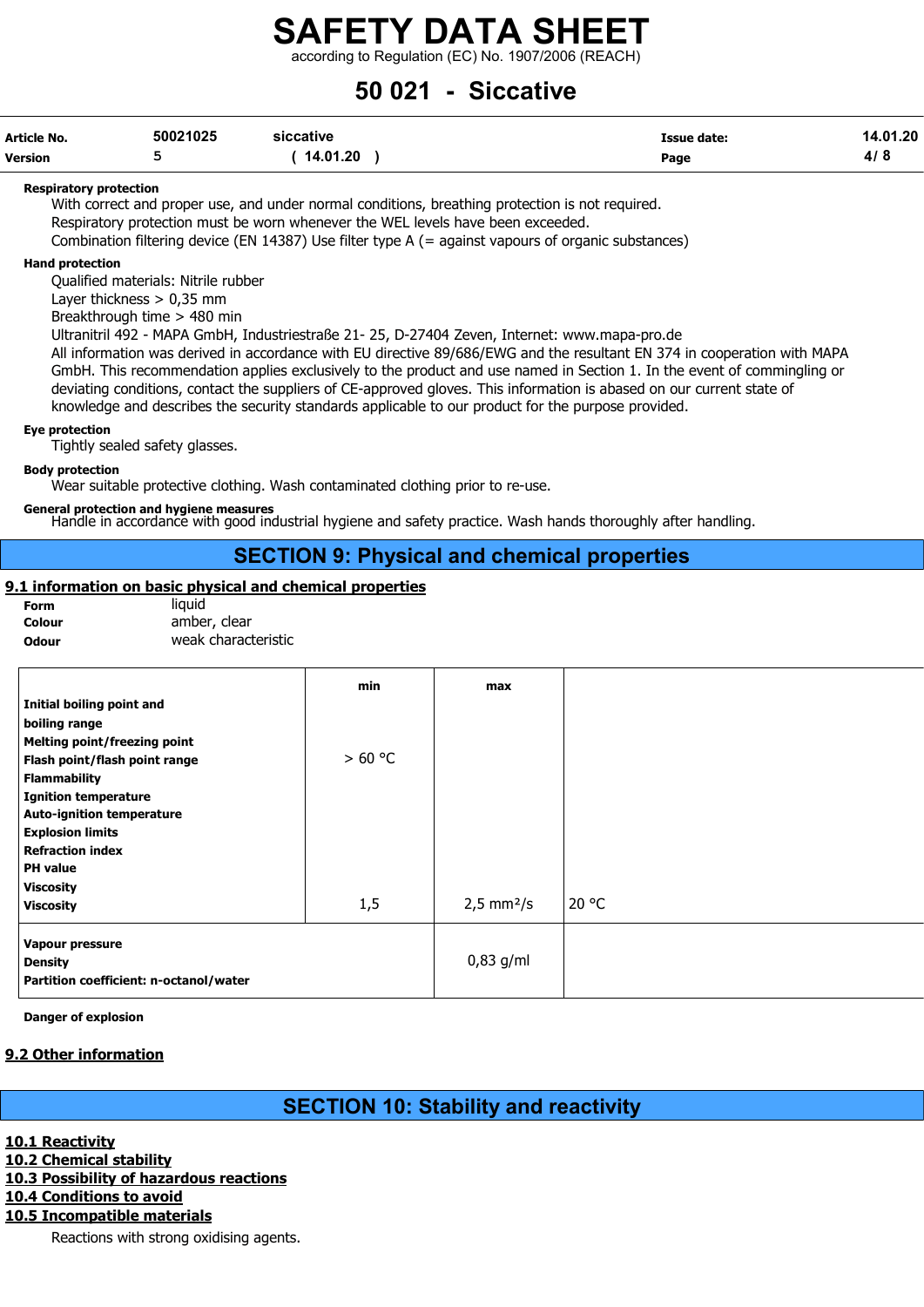according to Regulation (EC) No. 1907/2006 (REACH)

## 50 021 - Siccative

| Article No.    | 50021025 | siccative | Issue date: | 14.01.20 |
|----------------|----------|-----------|-------------|----------|
| <b>Version</b> |          | 14.01.20  | Page        | ວ/ ດ     |

#### 10.6 Hazardous decomposition products

## SECTION 11: Toxicological information

#### 11.1 Information on toxicological effects

#### Toxicological tests

64742-48-9 naphta (petroleum), hydrotreated heavy

| oral   | LD50 | <b>IWU</b> | 2000,00000 | ma/ka |  |
|--------|------|------------|------------|-------|--|
| dermal | LD50 | Rabbit     | 2000,00000 | mg/kg |  |

#### Acute toxicity

No data available

#### In case of inhalation

No data available

#### After swallowing

No data available

#### In case of skin contact

No data available

#### After eye contact

No data available

#### Practical experience

#### General remarks

## SECTION 12: Ecological information

#### 12.1 Toxicity

#### Ecotoxicological effects

64742-48-9 naphta (petroleum), hydrotreated heavy

| TORA.<br>コンマル           | $-1$<br>t i ch<br>--- | 1000,00000 | $m \sim$<br>- 111 J L |  |
|-------------------------|-----------------------|------------|-----------------------|--|
| $P \cap E \cap$<br>コンマハ | ۱ مەم ا<br>niyat      | 1000,00000 | $m \sim$<br>- 111 J L |  |

#### Aquatic toxicity Water Hazard Class 1 WGK catalog number General information

#### 12.2 Persistence and degradability

Further details Oxygen demand

#### 12.3 Bioaccumulative potential

Bioconcentration factor (BCF) Partition coefficient: n-octanol/water

#### 12.4 Mobility in soil

No data available

#### 12.5 Results of PBT and vPvB assessment

No data available

#### 12.6 Other adverse effects

General information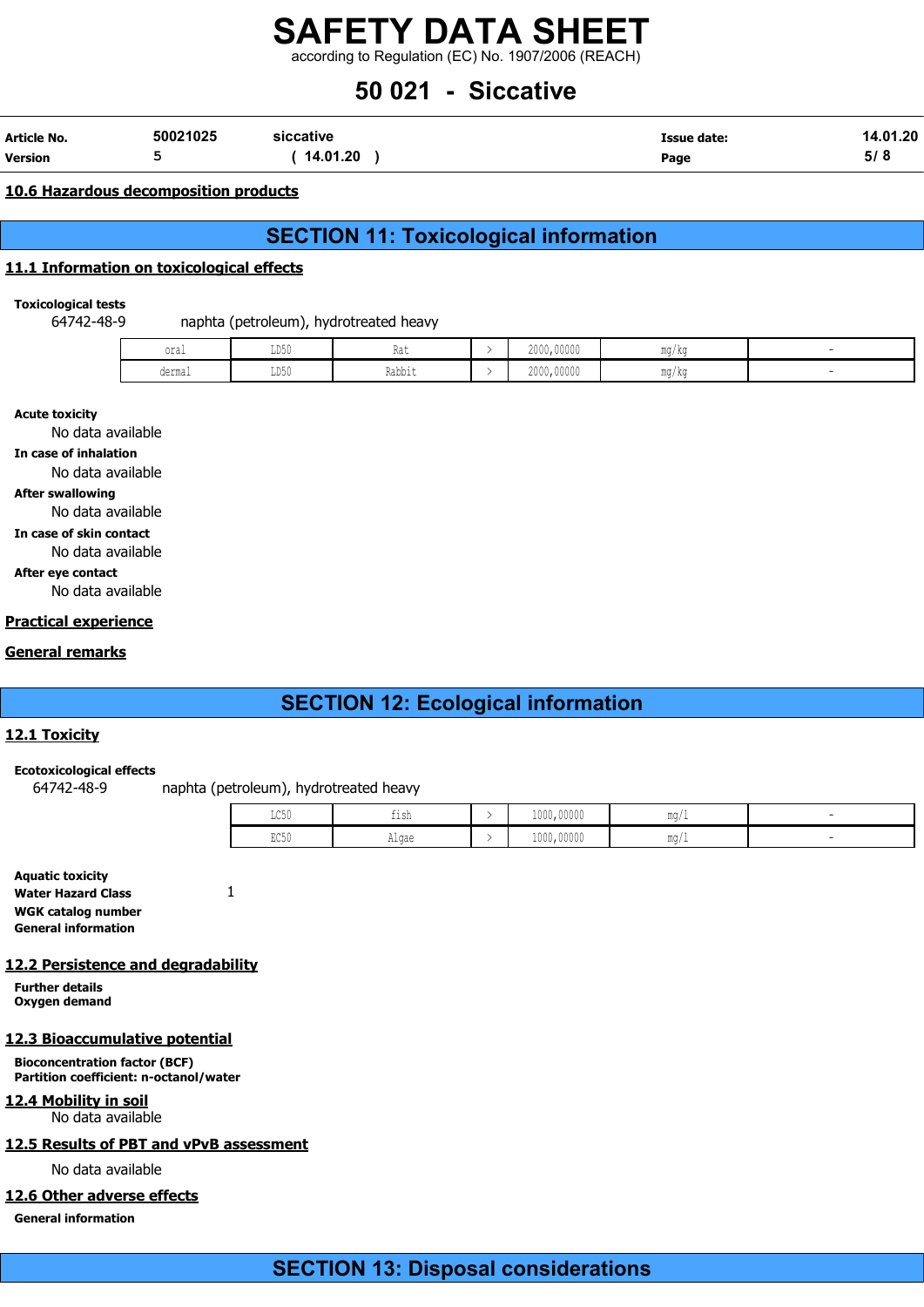according to Regulation (EC) No. 1907/2006 (REACH)

## 50 021 - Siccative

| Article No.    | 50021025 | siccative | Issue date: | 14.01.20 |
|----------------|----------|-----------|-------------|----------|
| <b>Version</b> |          | 14.01.20  | Page        | ס וס     |

#### 13.1 Waste treatment methods

**Product** 

Waste key number

080 111 Waste paint and varnish containing organic solvents or other dangerous substances

Recommendation

Consult the appropriate local waste disposal expert about waste disposal.

#### Contaminated packaging

Waste key number Recommendation

Non-contaminated packages may be recycled. Handle contaminated packages in the same way as the substance itself.

#### Additional information

## SECTION 14: Transport information

#### 14.1 UN number

#### 14.2 UN proper shipping name

ADR, ADN No dangerous good in sense of these transport regulations. IMDG, IATA

#### 14.3 Transport hazard class(es)

ADR, ADN IMDG IATA

#### 14.4 Packing group

#### 14.5 Environmental hazards

Marine Pollutant - IMDG

#### 14.6 Special precautions for user

#### Land transport (ADR/RID)

Code Kemmler-number Hazard label ADR Limited quantities Contaminated packaging: Instructions Contaminated packaging: Special provisions Special provisions for packing together Portable tanks: Instructions Portable tanks: Special provisions Tank coding Tunnel restriction Remarks EQ Special provisions

#### Sea transport (IMDG)

EmS Special provisions Limited quantities Contaminated packaging: Instructions Contaminated packaging: Special provisions IBC: Instructions IBC: Provisions Tank instructions IMO Tank instructions UN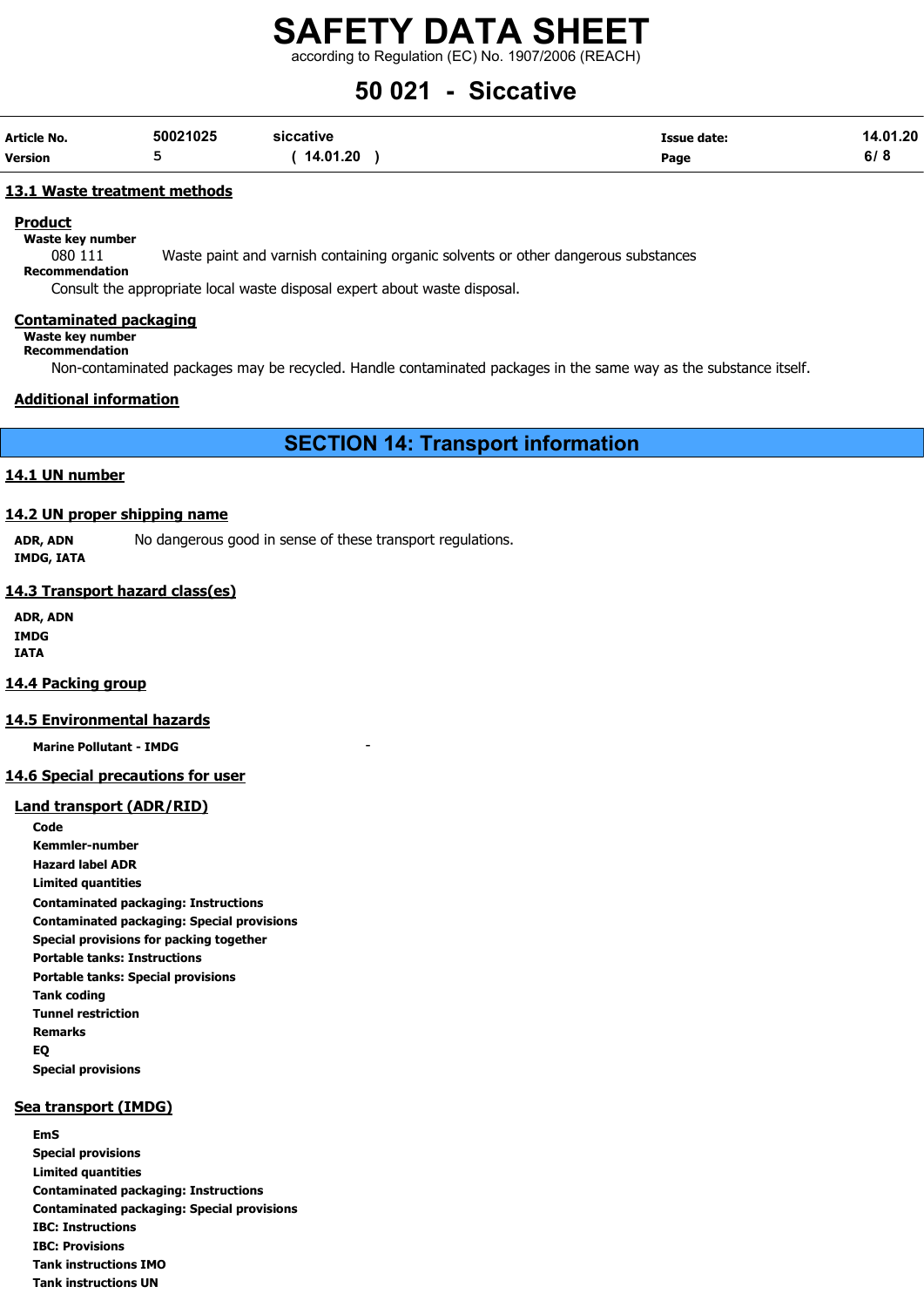according to Regulation (EC) No. 1907/2006 (REACH)

## 50 021 - Siccative

| Article No.    | 50021025 | siccative | <b>Issue date:</b> | 14.01.20 |
|----------------|----------|-----------|--------------------|----------|
| <b>Version</b> | ۔        | 14.01.20  | Page               | 710      |

Tank instructions Special provisions Stowage and segregation Properties and observations Remarks EQ

#### Air transport (IATA-DGR)

| Hazard                      |
|-----------------------------|
| Passenger                   |
| Passenger LQ                |
| Cargo                       |
| ERG                         |
| <b>Remarks</b>              |
| EQ                          |
| <b>Special Provisioning</b> |

#### 14.7 Transport in bulk according to Annex II of MARPOL 73/78 and the IBC Code

No data available

## SECTION 15: Regulatory information

#### 15.1 Safety, health and environmental regulations/legislation specific for the substance or mixture

#### National regulations

#### Europe

Contents of VOC [%] Contents of VOC [g/L] Further regulations, limitations and legal requirements

#### **Germany**

Storage class Water Hazard Class 1 WGK catalog number Incident regulation Information on working limitations Further regulations, limitations and legal requirements

#### **Denmark**

Further regulations, limitations and legal requirements

#### **Hungary**

Further regulations, limitations and legal requirements

#### Great Britain

Further regulations, limitations and legal requirements

#### Switzerland

Contents of VOC [%]  $\sim$  90 % Further regulations, limitations and legal requirements

#### USA

Further regulations, limitations and legal requirements Federal Regulations State Regulations